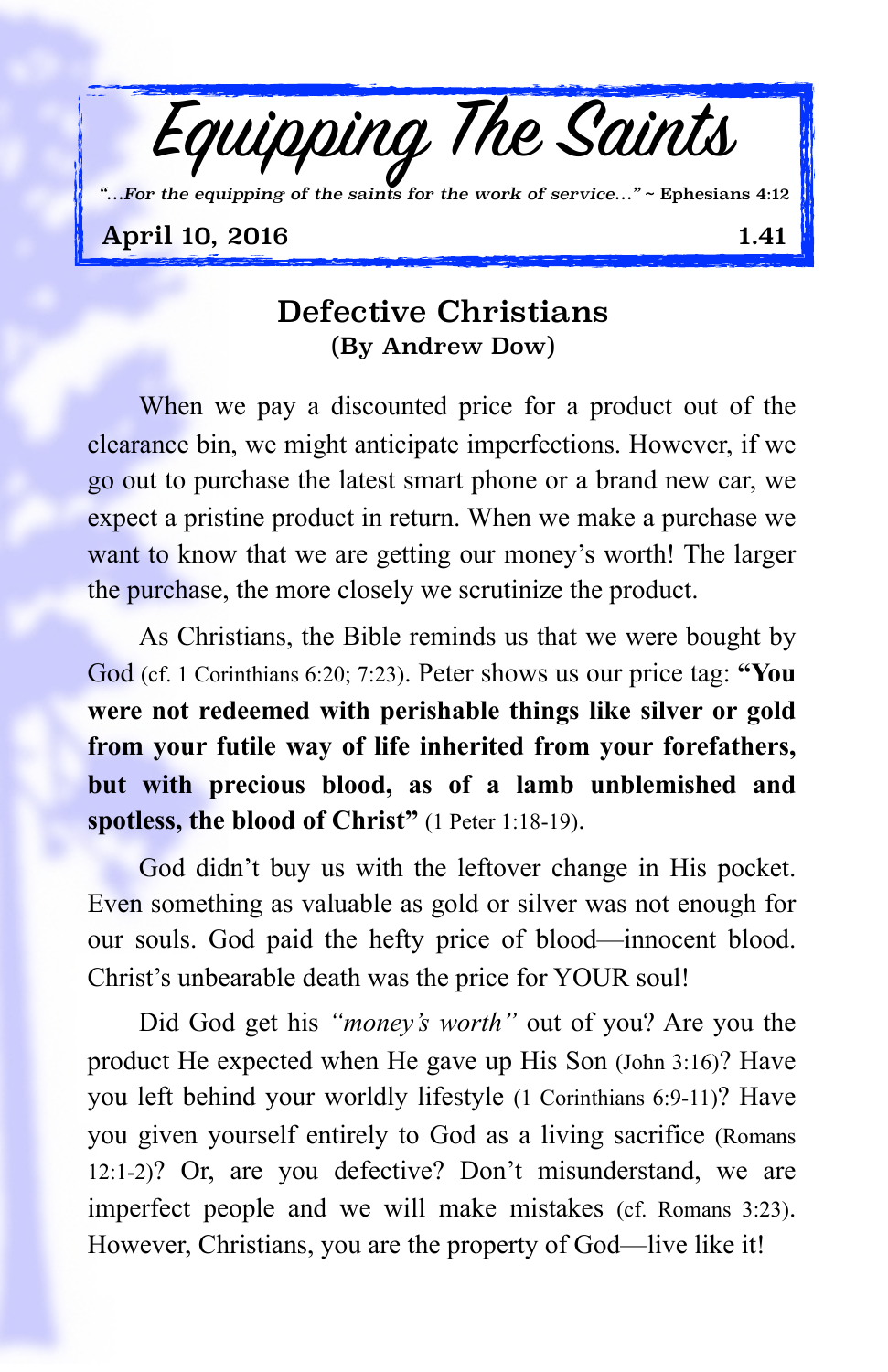## Is The New Testament a Product of the Church? (By Eric Lyons)

Sometimes Christians forget that when the church of Christ was first established on Pentecost, it did not possess the New Testament as we have it today. The church's *"Bible"* was the Old Testament. It had been completed about 425 B.C., and was the Bible Jesus and others often quoted in their teachings. The church's new teachings were based on the authority Christ gave the apostles (John 14:26; 16:13). Inspired men soon put in writing new divine regulations (cf. 1 Corinthians 14:35) that were collected and read regularly in the assemblies not long after they were written. The New Testament canon gradually took shape so that within roughly 150 years of Pentecost, the New Testament books already had been collected. [NOTE: Near the middle of the second century, Justin Martyr wrote that on Sundays in the Christian worship *"memoirs of the apostles"* were read together with *"writings of the prophets"* (The First Apology, 67).]

Sometimes people claim that *"the New Testament is simply a product of church."* Such a statement usually is made in order to imply that the Bible is merely a product of the early church councils that met to discuss which books should be included in the New Testament canon. Critics thus belittle the idea that the New Testament we have today actually originated with God.

How does one respond to the question, *"Is the New Testament a product of the church?"* First, a book's authenticity depended upon its **authority** (i.e., did it come from God?), and when it was accepted as canonical, it was accepted because of its inherent authority. The 27 books of the New Testament made their way into the Bible much like the books of the Old Testament. Books were included because: (a) they were known to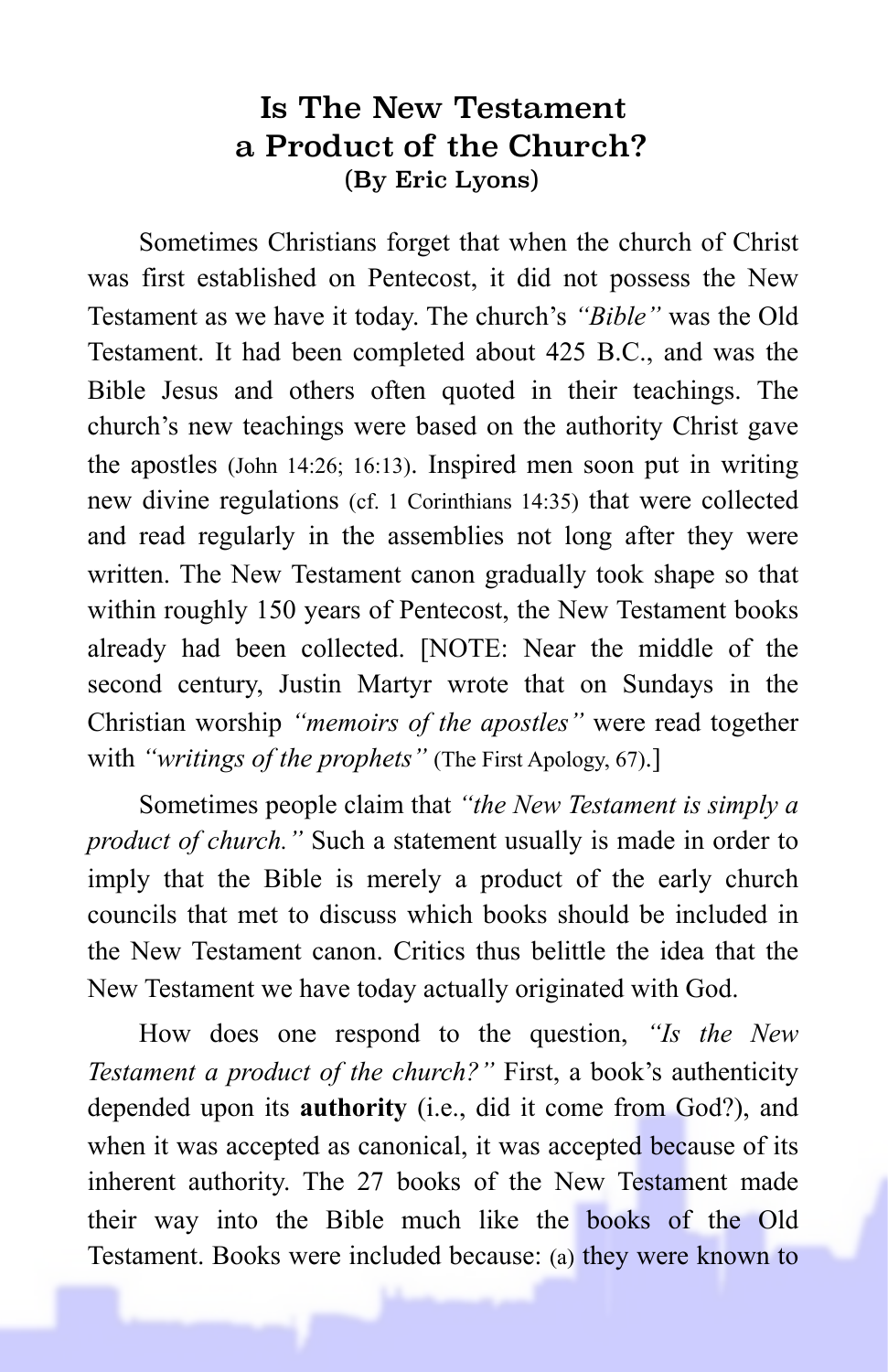have come from God—i.e., they contained the commandments of God; (b) they were written by an apostle or prophet of God—like Peter or Paul who could perform miracles to confirm what they were teaching; (c) they could be proven to be genuine—such as the book of Luke, written by Luke; and (d) they were used by Christians.

Second, church councils could not **make** the books of the Bible authoritative. The books either were inherently authoritative or they were not. Consider the 13-month-old boy who calls his father *"daddy"* for the first time. Is that the very moment when the man actually becomes his father, or was this man his daddy long before the child started calling him such? The fact is, this man was the father when the child was conceived; he was his father when the baby was born; and he was already the father when the child first called him daddy. Just because he never had called the man his daddy until he was 13 months old does not mean he was not already his father. Similarly, just because hundreds of years ago certain groups of men held meetings to decide which books they thought belonged in the Bible, does not mean that they produced the Bible. These men no more gave us the 27 books of the New Testament than Sir Isaac Newton gave us the force of gravity. God gave us gravity via His work of creation; similarly, He gave us the New Testament canon by inspiring the individual books that compose it. Newton did not create gravity, but he did recognize it. Likewise, early church councils did not produce the New Testament; rather, they simply recognized which books God had inspired. Thus, *God wrote the books of the Bible; men simply put them together.* 

[Originally published by Apologetics Press at https:// www.apologeticspress.org/APContent.aspx?category=13&article=828]